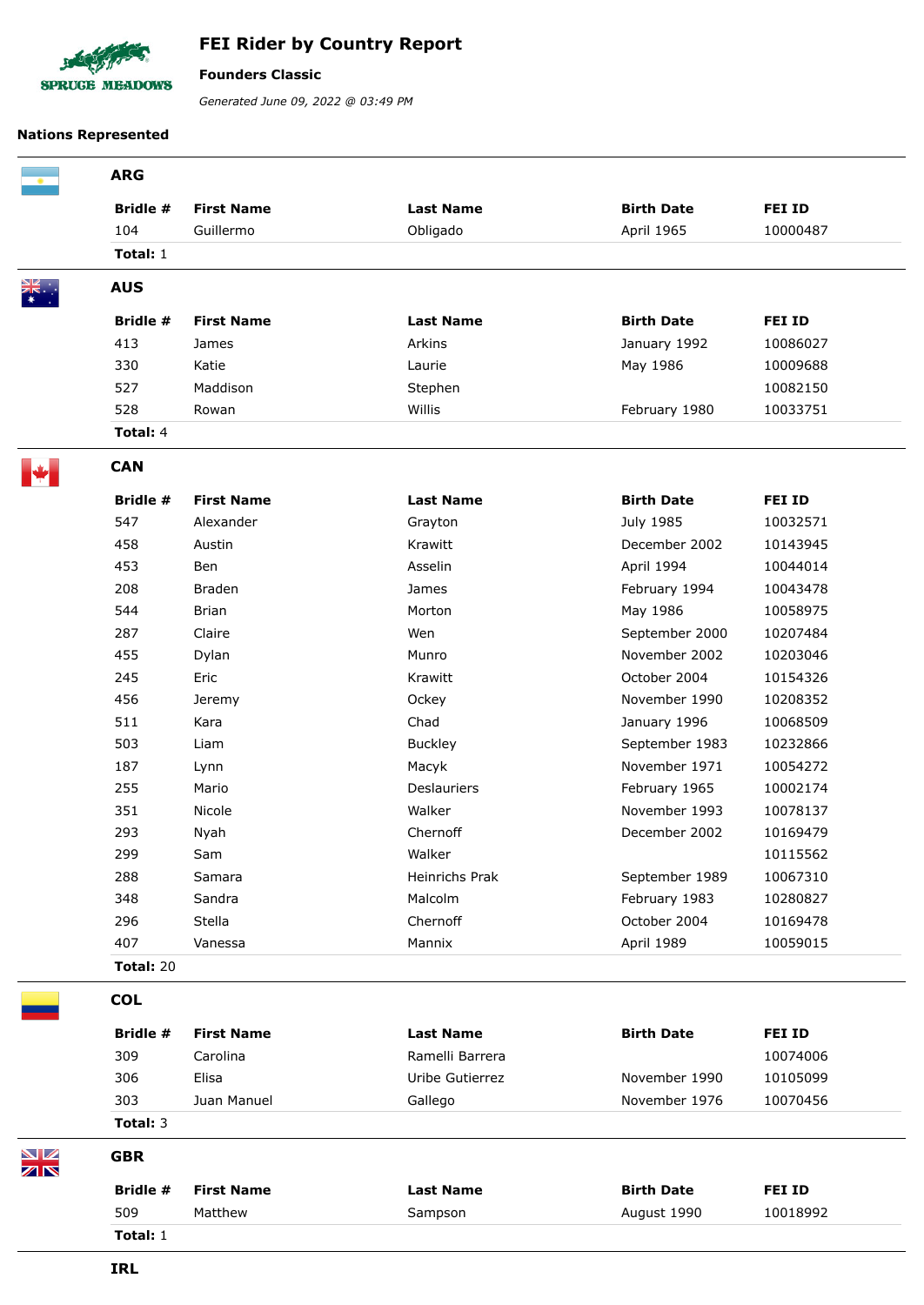| Captain Brian | Cournane | September 1982     | 10025020 |
|---------------|----------|--------------------|----------|
|               |          |                    |          |
| Julian        | Cournane |                    | 10004605 |
|               |          |                    | 10028093 |
|               |          | January 1977       | 10008271 |
|               |          | Kinsella<br>O'Shea |          |

| <b>MEX</b>       |                    |                    |                   |          |
|------------------|--------------------|--------------------|-------------------|----------|
| Bridle #         | <b>First Name</b>  | <b>Last Name</b>   | <b>Birth Date</b> | FEI ID   |
| 522              | Alberto            | Sanchez - Cozar    | December 1977     | 10015476 |
| 426              | Andres             | Gonzalez Dufrane   | June 1997         | 10071056 |
| 178              | Antonio            | Maurer             | February 1963     | 10000537 |
| 186              | Armando            | Hassey             | September 1984    | 10009268 |
| 486              | Claudia            | Ballesteros Zavala | June 1988         | 10040215 |
| 512              | Claudia            | Michel Rodriguez   | December 1999     |          |
| 482              | Daniel             | Pedraza Littlewood | September 1989    | 10026715 |
| 622              | Jackeline Krystell | Lopez Castro       |                   | 10254253 |
| 542              | Jorge              | Canedo Vincent     |                   | 10047572 |
| 606              | Jose Antonio       | Chedraui Prom      | September 1993    | 10044984 |
| 609              | Juan Pablo         | Chedraui Prom      | May 1997          | 10072128 |
| 405              | Luciana            | Gonzalez Guerra    | May 2002          | 10087840 |
| 578              | Luis Alejandro     | Plascencia Onate   | December 1991     | 10039815 |
| 519              | Maria              | Michel Rodriguez   | August 2001       |          |
| 523              | Miguel             | Maron Kahwagi      | November 1988     | 10106156 |
| 614              | <b>Nicolas</b>     | Pizarro            | September 1978    | 10002381 |
| 153              | Nicole             | Meyer Robredo      | September 2000    | 10087454 |
| 154              | Oscar              | Barragan           | July 1998         | 10181927 |
| 621              | Rodrigo            | Castaneda          | October 2004      | 10223007 |
| 222              | Sofia              | Larrea Burillo     | August 1990       | 10040178 |
| 520              | Sofia              | Michel             | May 2004          | 10142404 |
| 221              | Xaviera            | Maurer Buch        | July 2006         | 10040178 |
| <b>Total: 22</b> |                    |                    |                   |          |
| <b>NED</b>       |                    |                    |                   |          |

## ۳

| Bridle #   | <b>First Name</b> | <b>Last Name</b> | <b>Birth Date</b> | <b>FEI ID</b> |  |
|------------|-------------------|------------------|-------------------|---------------|--|
| 444        | Piet              | van Genugten     | September 1980    | 10057942      |  |
| Total: $1$ |                   |                  |                   |               |  |

\*\*\*\*\*\*<br>NK\*\*\*

**NZL** 

**USA** 

|                 | <b>Bridle # First Name</b> | <b>Last Name</b> | <b>Birth Date</b> | FEI ID   |
|-----------------|----------------------------|------------------|-------------------|----------|
| 236             | Uma                        | O'Neill          | March 1995        | 10090508 |
| <b>Total:</b> 1 |                            |                  |                   |          |

| Bridle # | <b>First Name</b> | <b>Last Name</b> | <b>Birth Date</b> | FEI ID   |
|----------|-------------------|------------------|-------------------|----------|
| 199      | Beezie            | Madden           | November 1963     | 10000458 |
| 343      | <b>Bliss</b>      | Heers            | July 1987         | 10026630 |
| 497      | <b>Brooke</b>     | Morin            |                   | 10188928 |
| 247      | Callie            | Schott           |                   | 10063893 |
| 461      | Camilla           | Siekmann         | August 1997       | 10148712 |
| 192      | Charlie           | Jacobs           | September 1971    | 10018798 |
| 232      | Charlise          | Casas            | <b>April 2001</b> | 10152876 |
| 416      | Emmanuelle        | Greenberg        | February 2004     | 10170066 |
| 115      | Emmeline          | Adamick          |                   | 10212295 |
| 118      | Hailey            | Hak              | December 2002     | 10196934 |
| 174      | Hannah            | Selleck          | December 1988     | 10029103 |



- 7